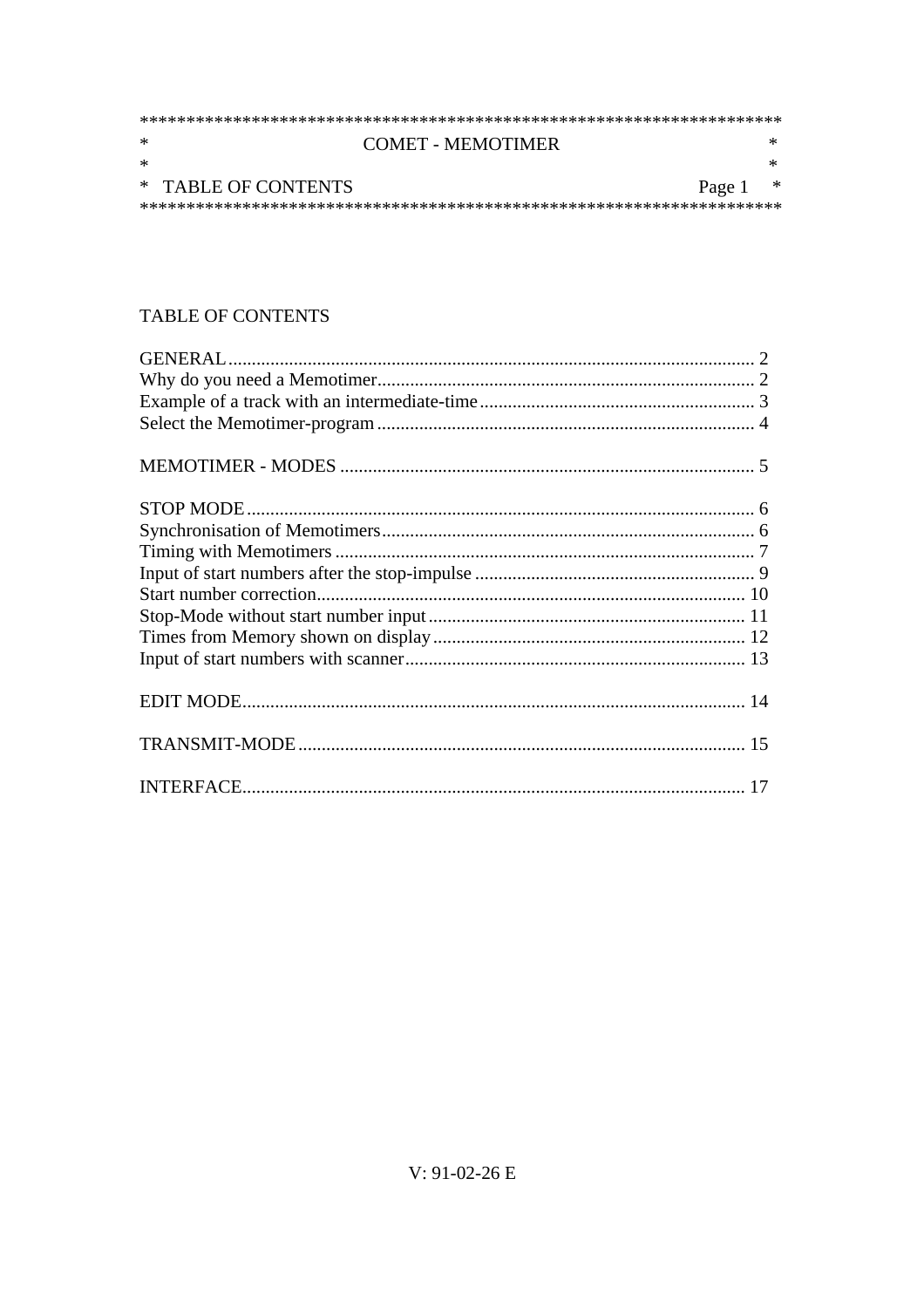| ∗         | COMET - MEMOTIMER |            |  |
|-----------|-------------------|------------|--|
| * General |                   | Page 2 $*$ |  |
|           |                   |            |  |
|           |                   |            |  |
|           |                   |            |  |
| ∗         | GENERAL           | Page 2 $*$ |  |
|           |                   |            |  |

# Why do you need a Memotimer:

The Memotimer is a device that stops times with start number. It is a very simple timer for backup timing, and timing with many intermediate times.

For each timing point of the track you need a separate Memotimer (e.g. a Comet for the Start Time, for every intermediate time, and for the finish time.)

You cannot compute the results before the end of the race.

The results can be calculated by the TdC 4000 (special software with Memotimerprogram) or by a computer (PC) with your homemade software.

## Advantages of the Comet-Memotimer:

- It is a very small and handy timer
- No cables are necessary between start and finish
- You can take as many intermediate times as you need
- You can make the computer software for your needs to compute the results you want.

## Disadvantages of the Memotimer

Run-times, final times etc. are not available before the end of the race, unless you connect each comet to a computer and compile the results in real time.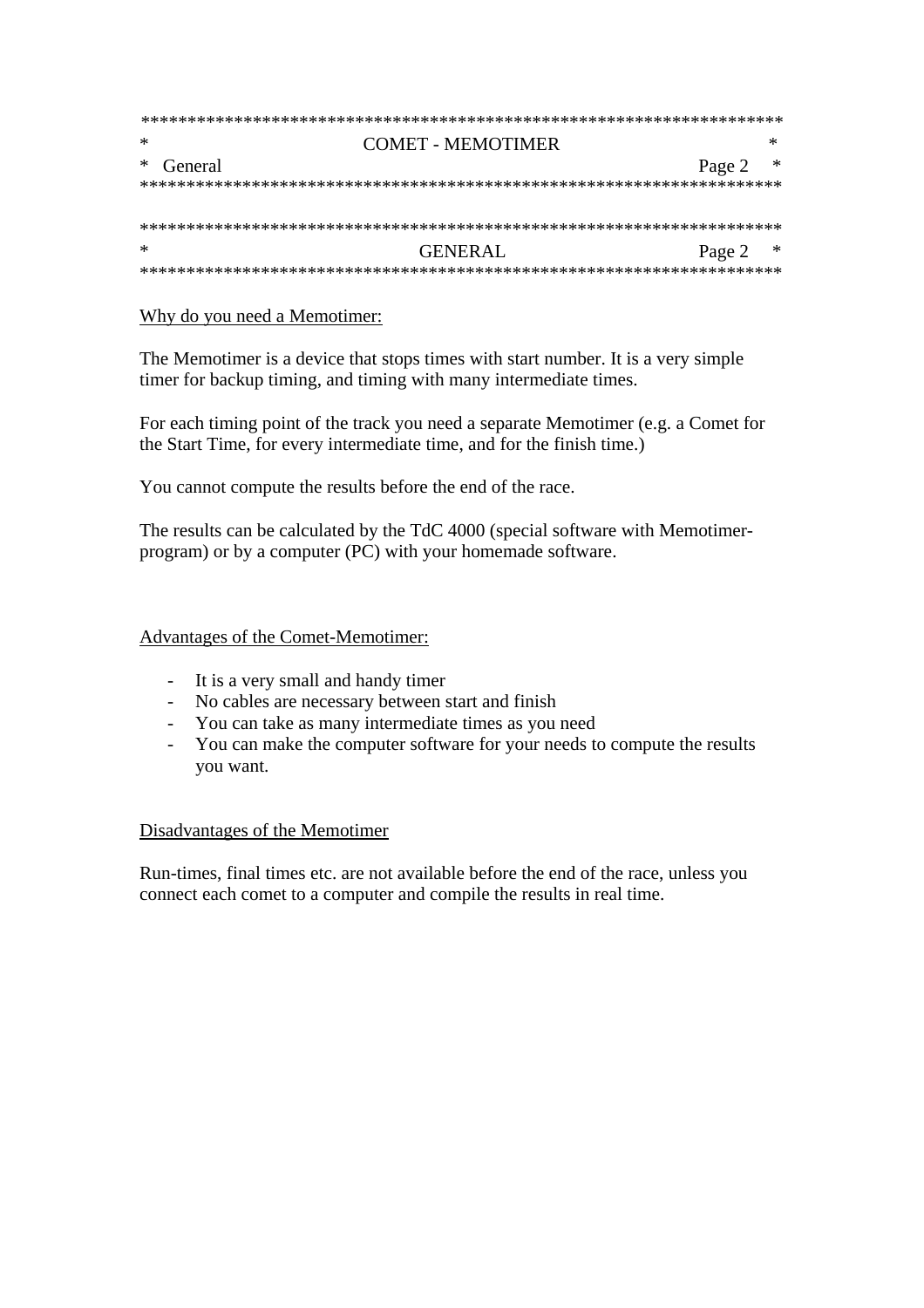| $\ast$ | <b>COMET - MEMOTIMER</b>  |  |  |  |  |
|--------|---------------------------|--|--|--|--|
|        | * General<br>Page $3$ $*$ |  |  |  |  |
|        |                           |  |  |  |  |

Example for a track with an intermediate time:

Three comets are necessary; one for the start, one for the intermediate time, and one for the finish.



Before you start the timing you have to synchronise the three Comets with two cables 004-05 (Comet connection 12) or two cables 0001-05 through the start banana sockets.



Turn all Comets on with switch (10), and follow the instructions on the next pages (do not unplug the synchronous-cable before you finish the synchronisation)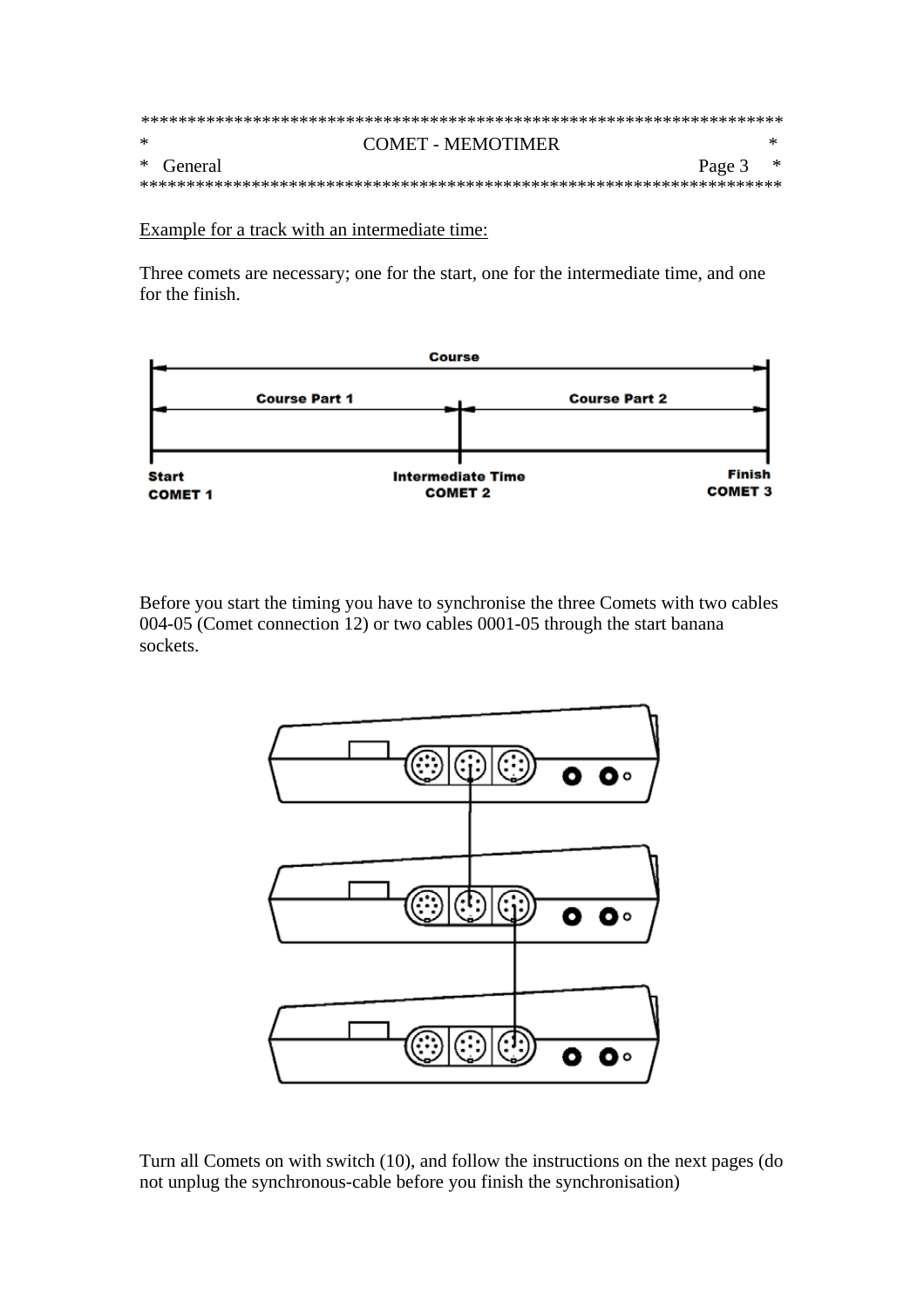| $\ast$ | COMET - MEMOTIMER       |  |  |  |  |
|--------|-------------------------|--|--|--|--|
|        | * General<br>Page 4 $*$ |  |  |  |  |
|        |                         |  |  |  |  |

**Select the Memotimer Program** 



If there are no times stored in memory, the display shows:



Now you can select the Memotimer mode.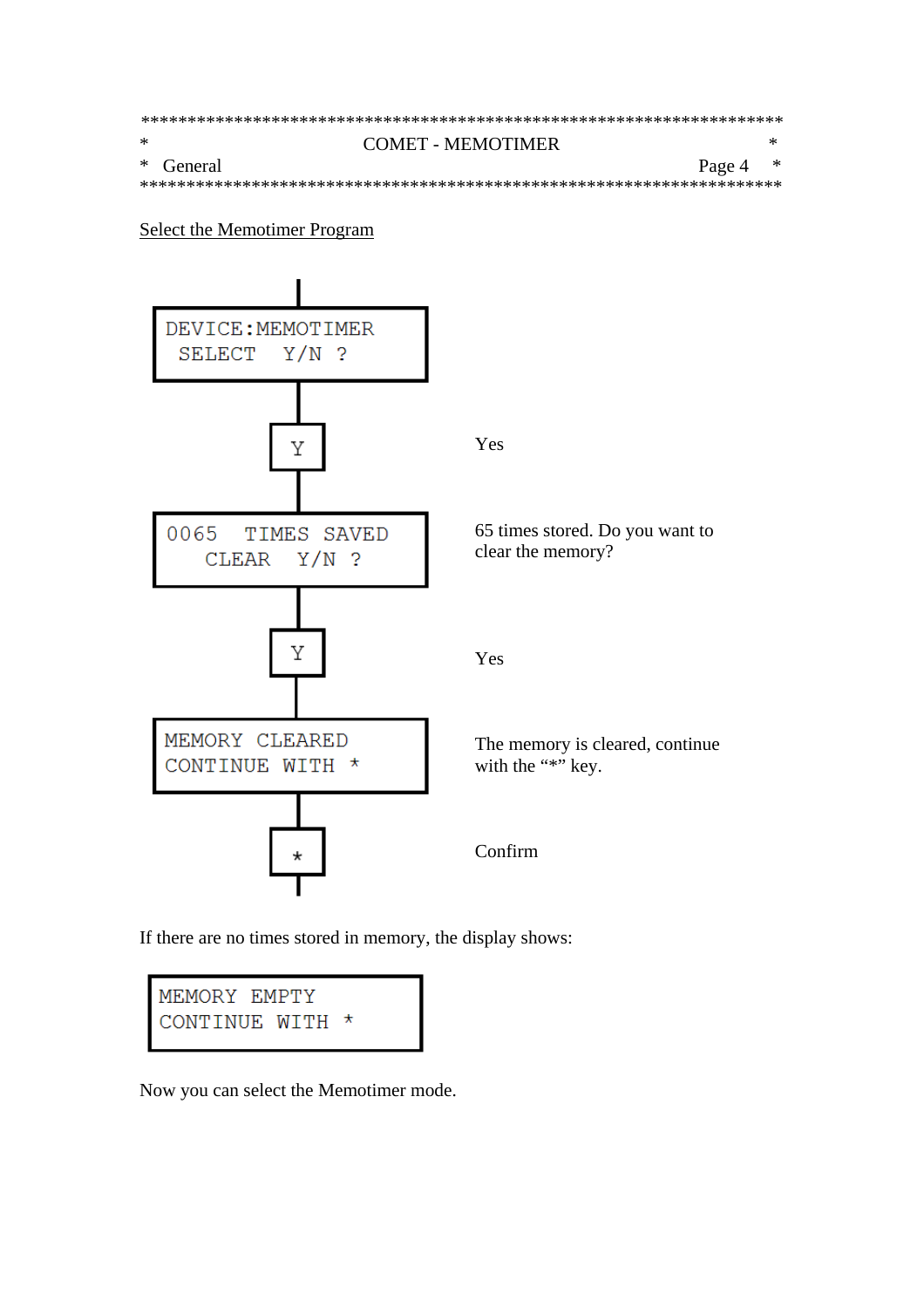| ∗ | COMET - MEMOTIMER           |   |  |  |
|---|-----------------------------|---|--|--|
|   | * Memotimer Modes<br>Page 5 | ж |  |  |
|   |                             |   |  |  |
|   |                             |   |  |  |
|   |                             |   |  |  |
| ∗ | MEMOTIMER - MODES           |   |  |  |
|   |                             |   |  |  |

You can choose between three different modes:

PROGR: STOP SELECT Y/N ?

The STOP program is used for timing

PROGR: EDIT SELECT Y/N ?

PROGR: TRANSMIT SELECT Y/N ?

The TRANSMIT program is used to

The EDIT program is used to input late

Start numbers

Transmit the data to a computer

If you want to change from one mode to another press the "N" key.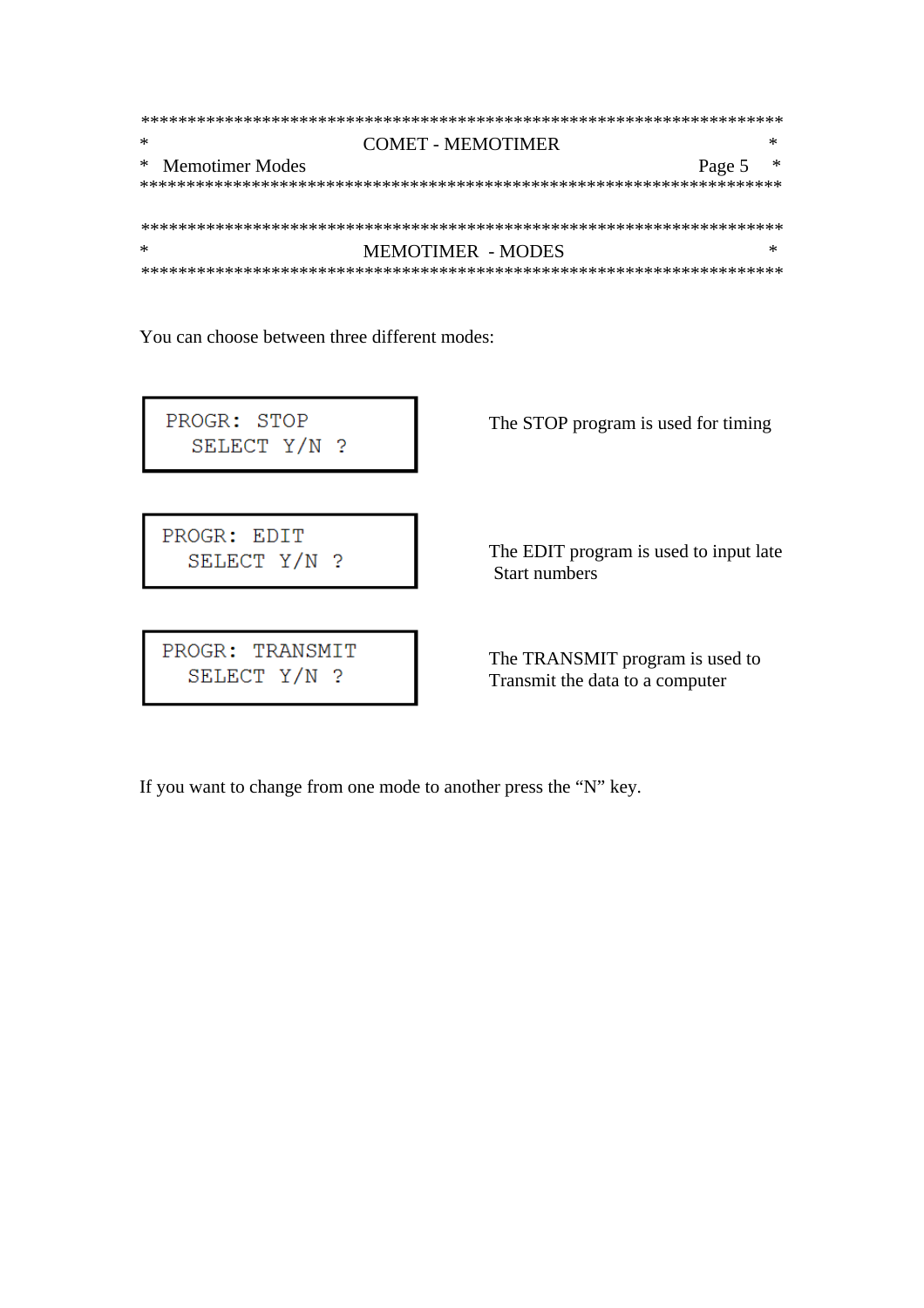| ∗ |             | COMET - MEMOTIMER                |        |   |  |  |
|---|-------------|----------------------------------|--------|---|--|--|
|   | * STOP Mode |                                  | Page 6 | ж |  |  |
|   |             |                                  |        |   |  |  |
|   |             |                                  |        |   |  |  |
|   |             |                                  |        |   |  |  |
| ∗ |             | STOP - TIMING WITH THE MEMOTIMER |        |   |  |  |
|   |             |                                  |        |   |  |  |

## **Synchronisation of Memotimers:**



Program with STOP mode Select "YES" or "NO"?

Yes

STOP mode program Continue with the "\*" key

Confirm

Input synchronised time (Time of day)

e.g. 10:00:00 (HH:MM:SS)

Confirm

Connect all Memotimers with synchron cable 004 (see page 3). When you want to start the Memotimer press the "A" key.

Press the "A" to start the Memotimers

All Memotimers start at the same time and run synchronously. Now you can disconnect the synchron cable and carry each Memotimer to its timing location (Start, intermediate time 1, intermediate time 2, finish etc)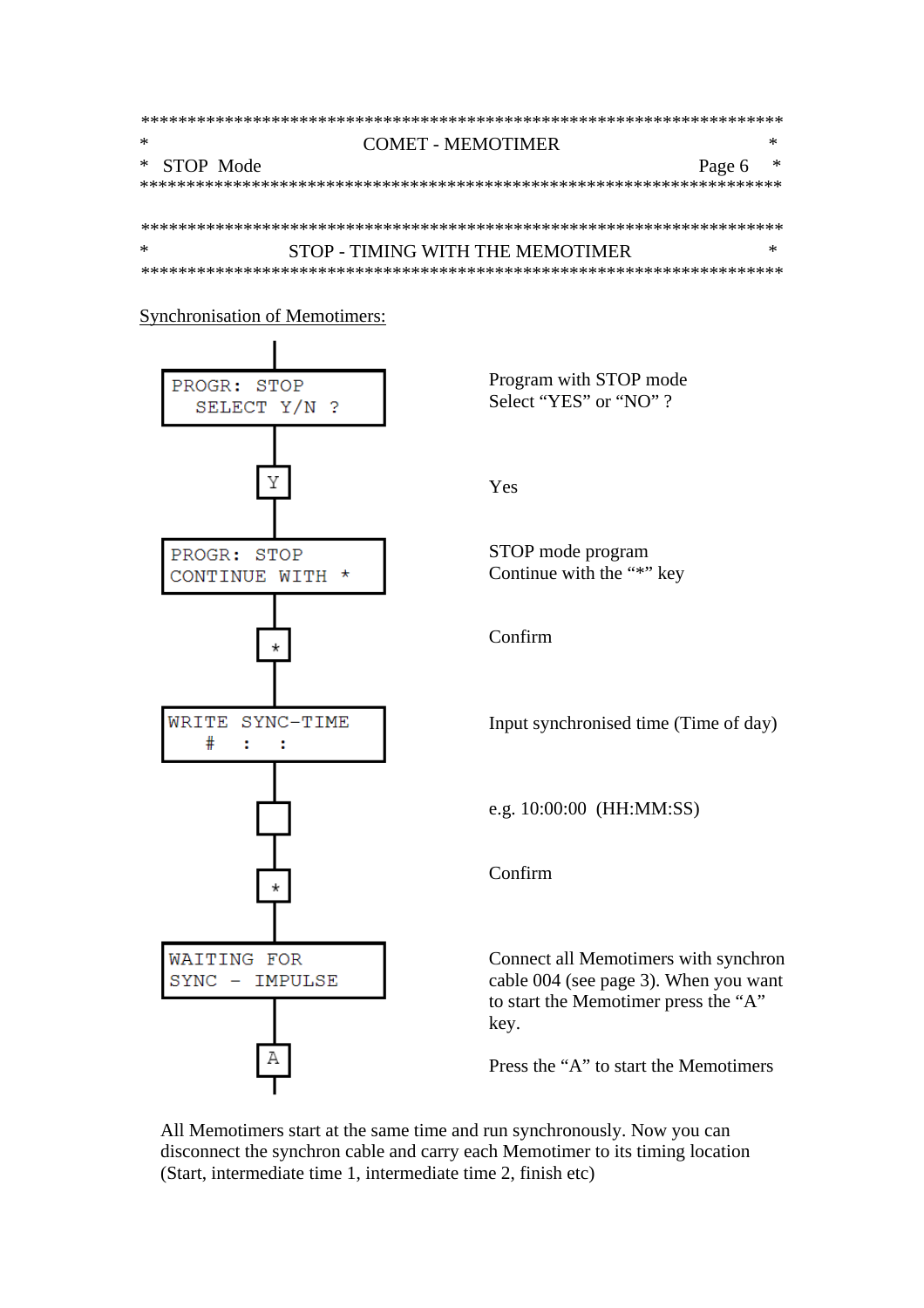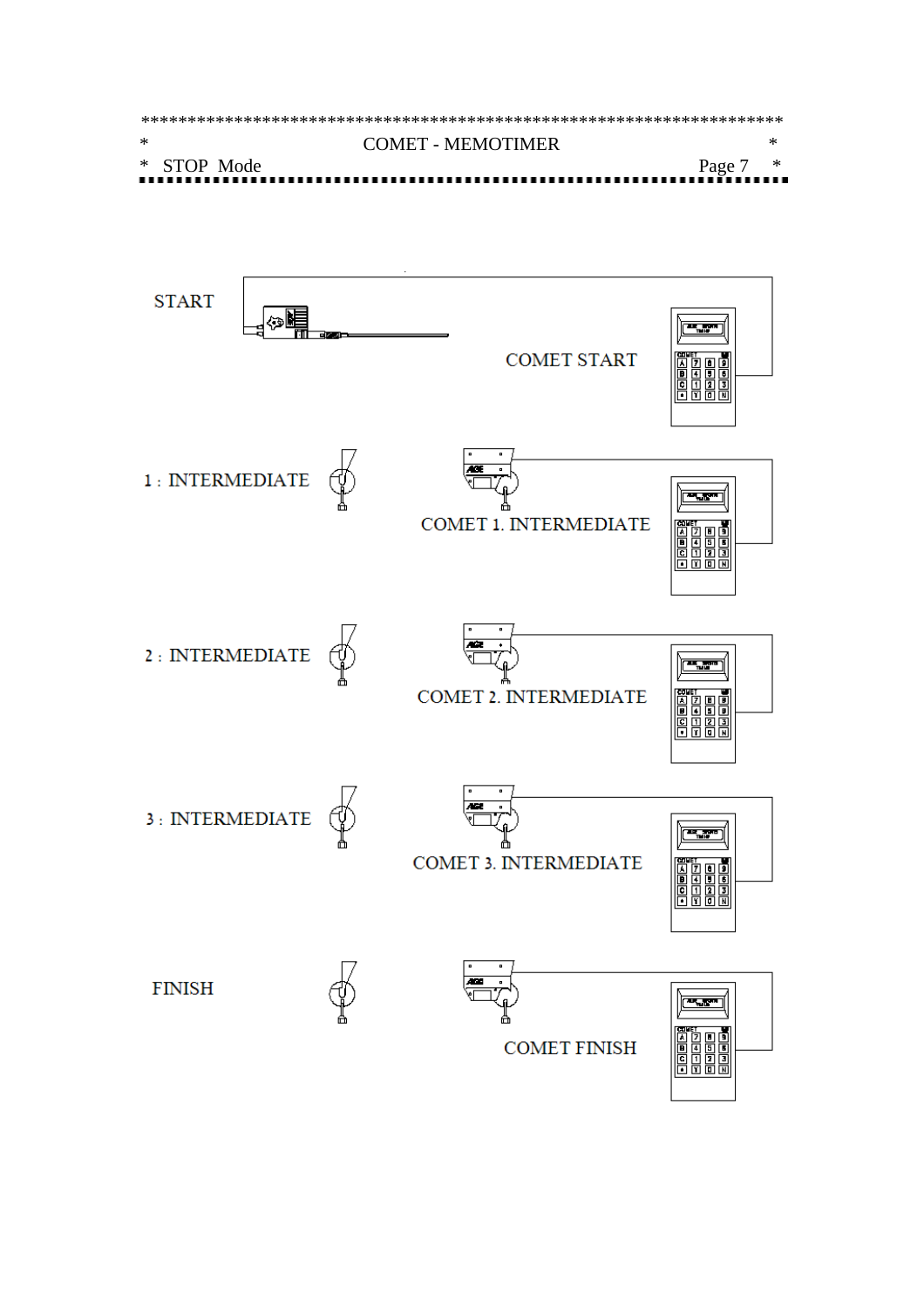| $\ast$ | <b>COMET - MEMOTIMER</b> |            |  |  |  |
|--------|--------------------------|------------|--|--|--|
|        | * STOP Mode              | Page $8$ * |  |  |  |
|        |                          |            |  |  |  |

Timing with Memotimers:

When all the Memotimers are at their timing location, you can start the event.





e.g. Start number 1

Confirm

You get the stop impulse through pressing the "A" or "C" key or through an external ALGE device (e.g. photocell or start gate)

The display shows the start number, the amount of stored times without confirmation and time. Press "\*" to confirm

If you stop the time with a start number preentered, the display shows the time for four seconds, then returns to the running time.

Input the next start number

Confirm

You get the stop impulse through pressing the "A" or "C" key or through an external ALGE device (e.g. photocell or start gate)

Time of start number 2

It returns to the running time after 4 seconds

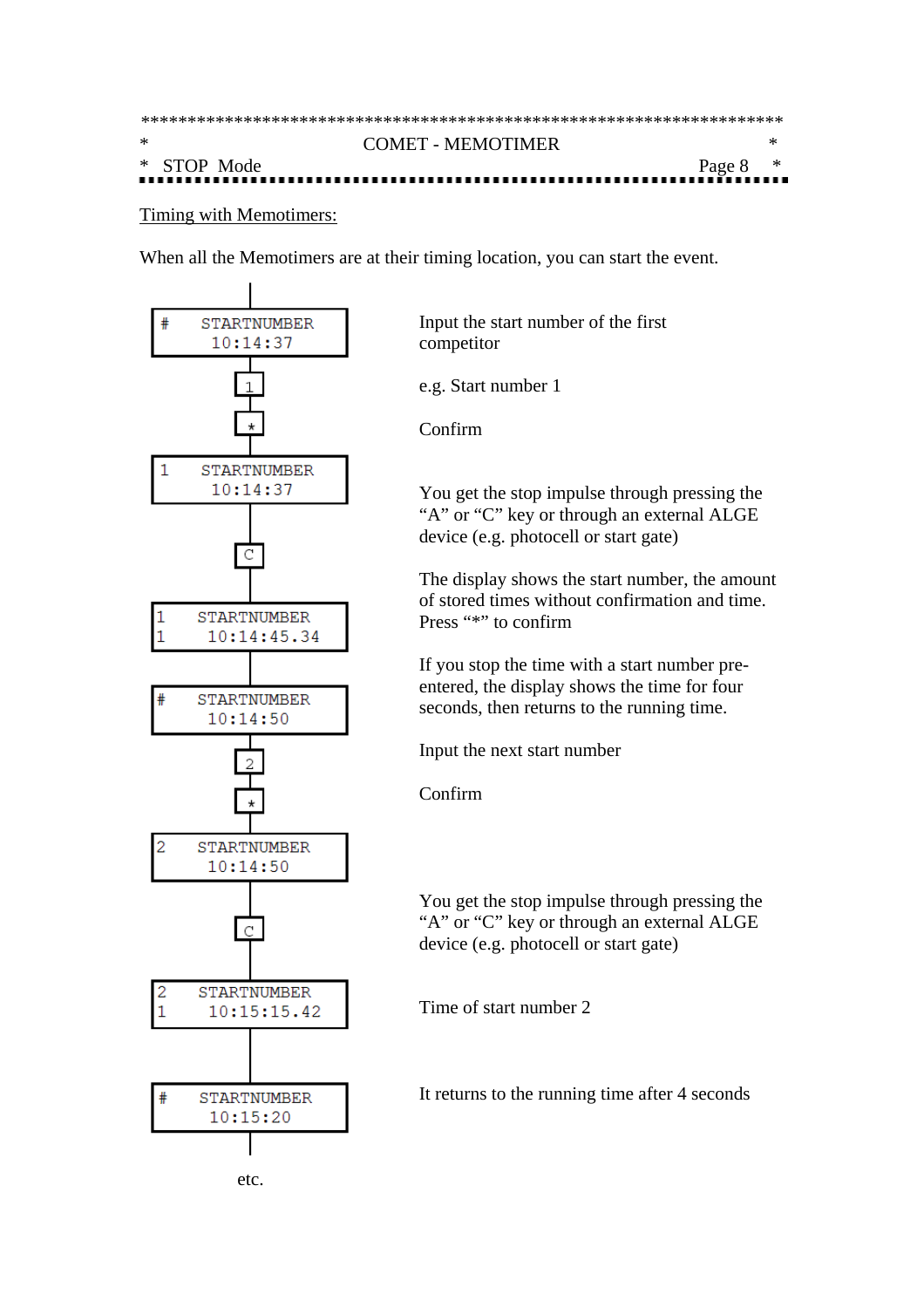| $\ast$<br><b>COMET - MEMOTIMER</b> |            |  |  |  |
|------------------------------------|------------|--|--|--|
| * STOP Mode                        | Page 9 $*$ |  |  |  |

If you use a photocell or start gate you have to press the "B" key when you plug these devices in. As long as you press the "B" key the Memotimer cannot receive timing impulses.

If you press the "B" key when you plug in a photocell or start gate you prevent the Memotimer from receiving false impulses.

If you do not use a photocell or start gate you can get timing impulses with the "A" or "C" keys. The Memotimer does not differentiate between start or stop impulses.

Input of start numbers after the stop impulse

You can input start numbers after the Memotimer receives the stop impulse

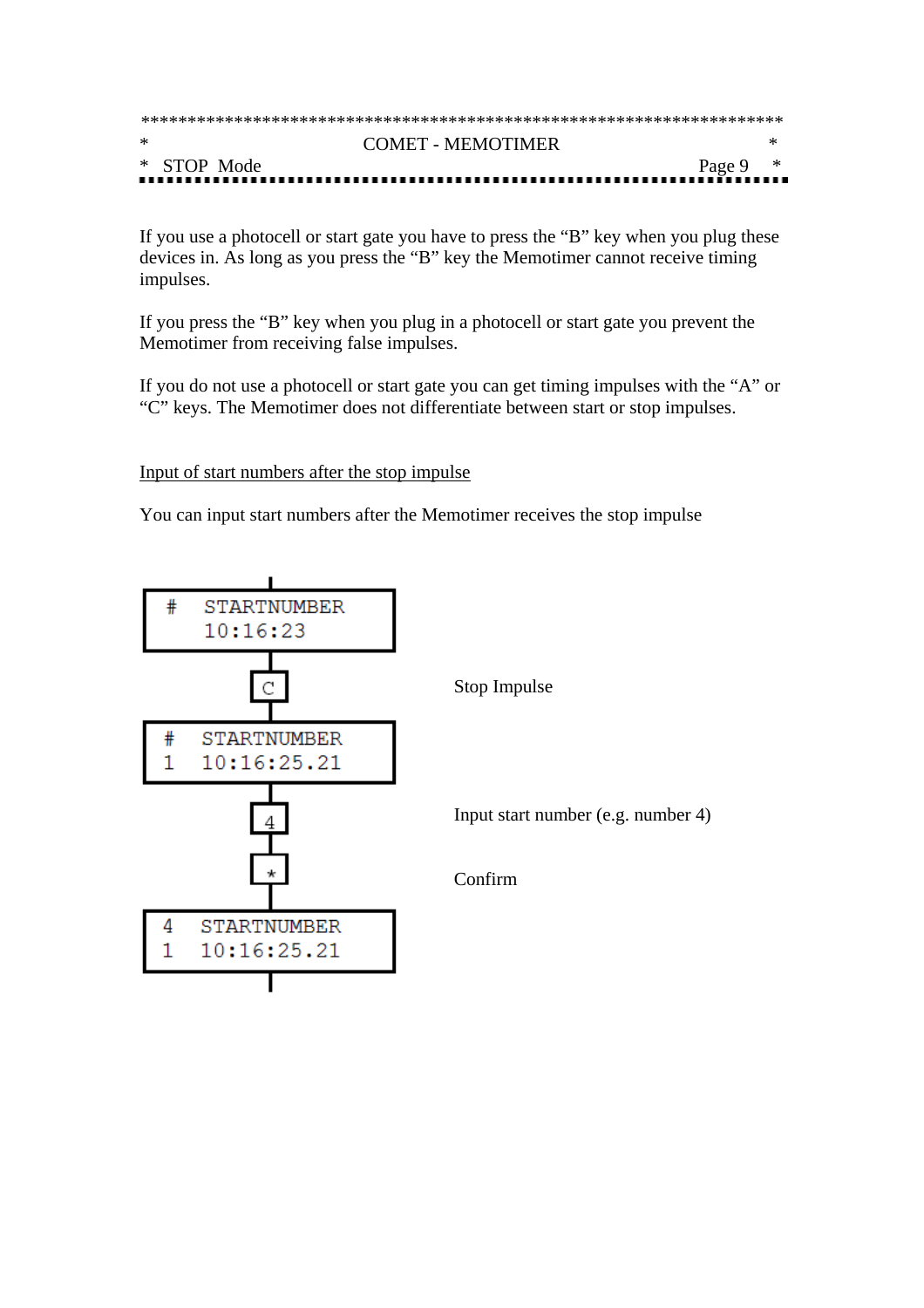| $\ast$<br><b>COMET - MEMOTIMER</b> |  |  |  |  |
|------------------------------------|--|--|--|--|
| * STOP Mode<br>Page $10$ $*$       |  |  |  |  |

#### Start number correction

e.g. Number 4 finished already, but you enter this number again.

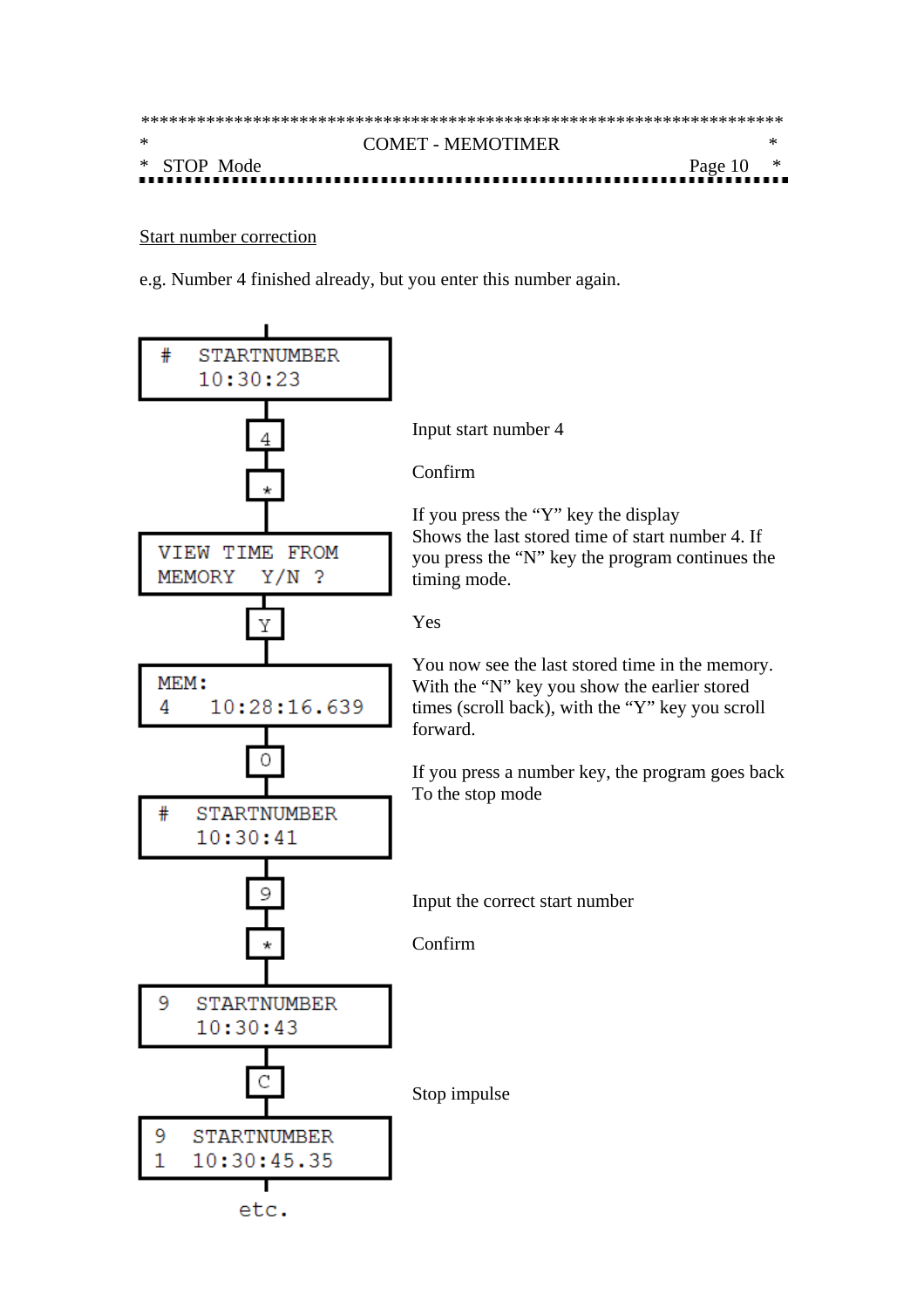| ∗<br><b>COMET - MEMOTIMER</b> |             |  |  |  |
|-------------------------------|-------------|--|--|--|
| * STOP Mode                   | Page 11 $*$ |  |  |  |

#### Stop Mode without start number input

You can work in the stop mode without the input of start numbers. If you do not use start numbers to store the times, every time automatically receives a continuous number.



ATTENTION: If you use more than one Memotimer, you should always input start numbers. You can input start numbers directly during the stop mode or after the race with the EDIT mode.

If you do not input start numbers for every competitor, you may have problems with the computer ranking (the computer may incorrectly attach the start and finish time)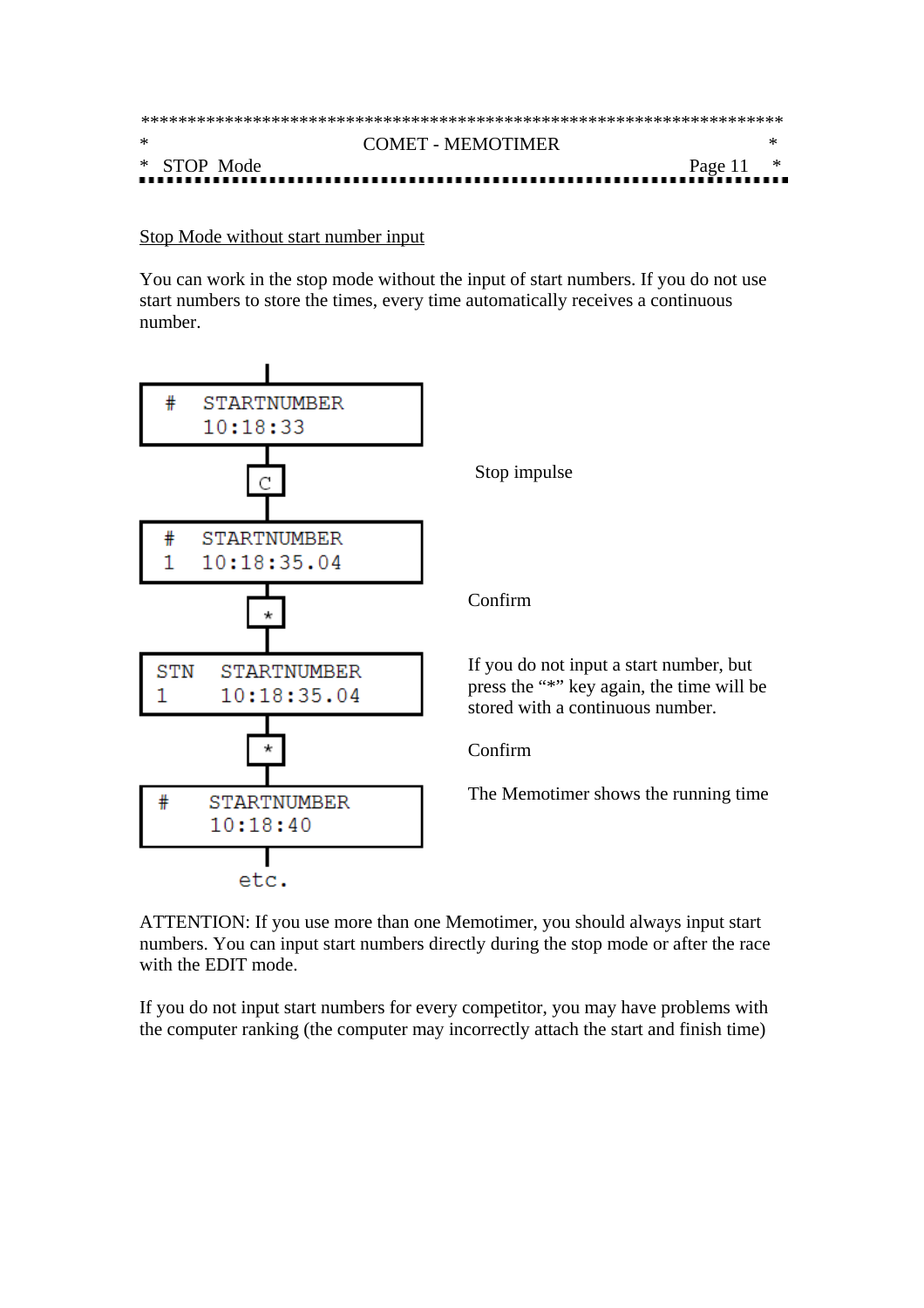| $\ast$ |  |             | COMET - MEMOTIMER |             |  |  |
|--------|--|-------------|-------------------|-------------|--|--|
|        |  | * STOP Mode |                   | Page $12$ * |  |  |
|        |  |             |                   |             |  |  |

Stored times shown on the display

You can show all times which are stored in the memory on the display.



If you press one of the number key, you return to the STOP mode.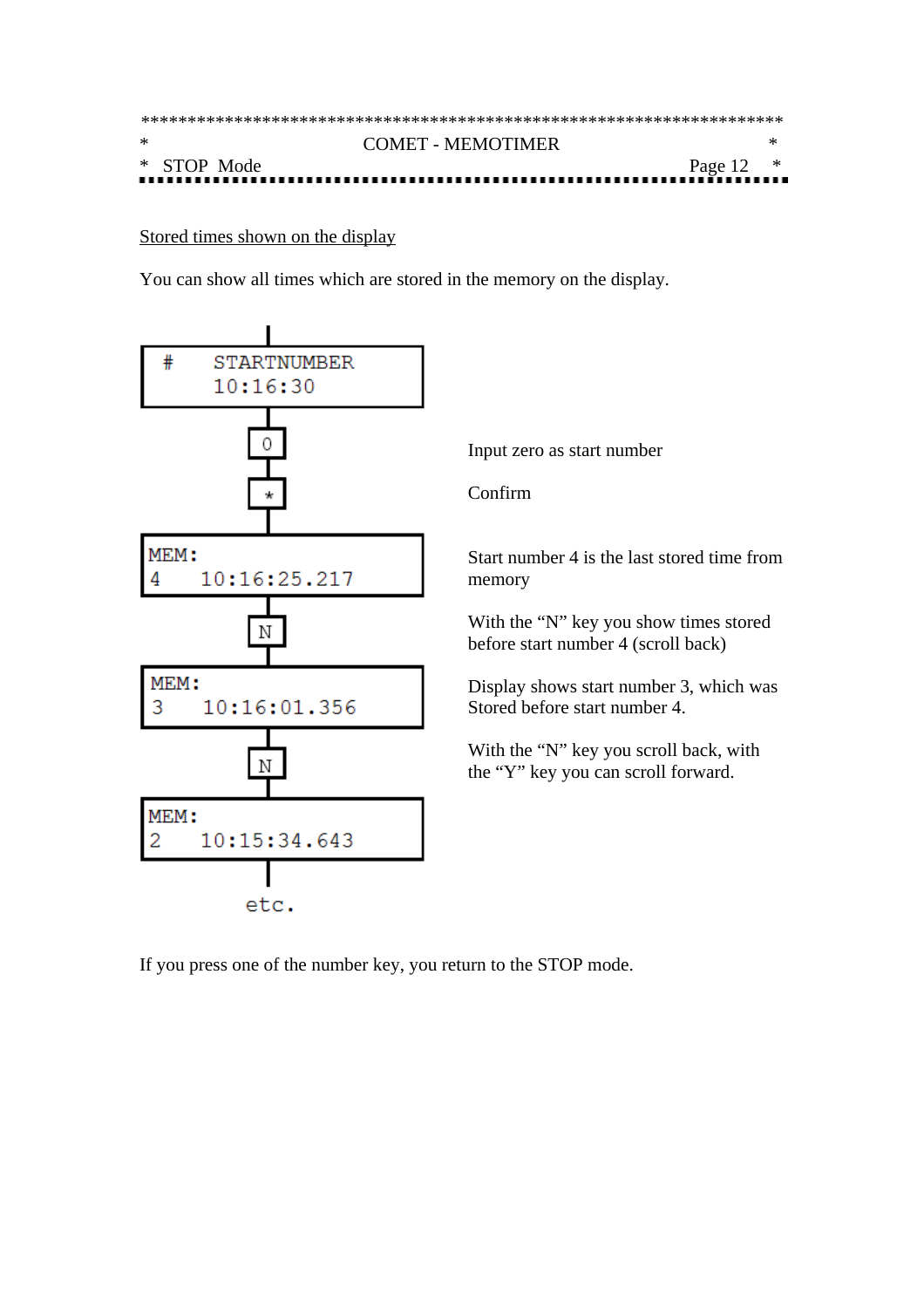| $\ast$<br><b>COMET - MEMOTIMER</b> |             |  |
|------------------------------------|-------------|--|
| * STOP Mode                        | Page $13$ * |  |

#### Input of start numbers with a scanner:

You can input the competitors' start numbers with the keyboard of the comet or a scanner (e.g. Barcode scanner)

The scanner has to transmit the start number in ASCII code to the RS232c interface of the comet.

#### Transfer format:

2400 baud, 1 start bit, no parity, 8 data bits, 1 stop bit, hardware or software handshake.

#### Data Format:

The comet can receive one digit to four digits as a start number. If you transmit numbers with more than four digits, it takes the last four digits. At the end of a start number it has to send CARRIAGE RETURN (CR) and LINE FEED (LF).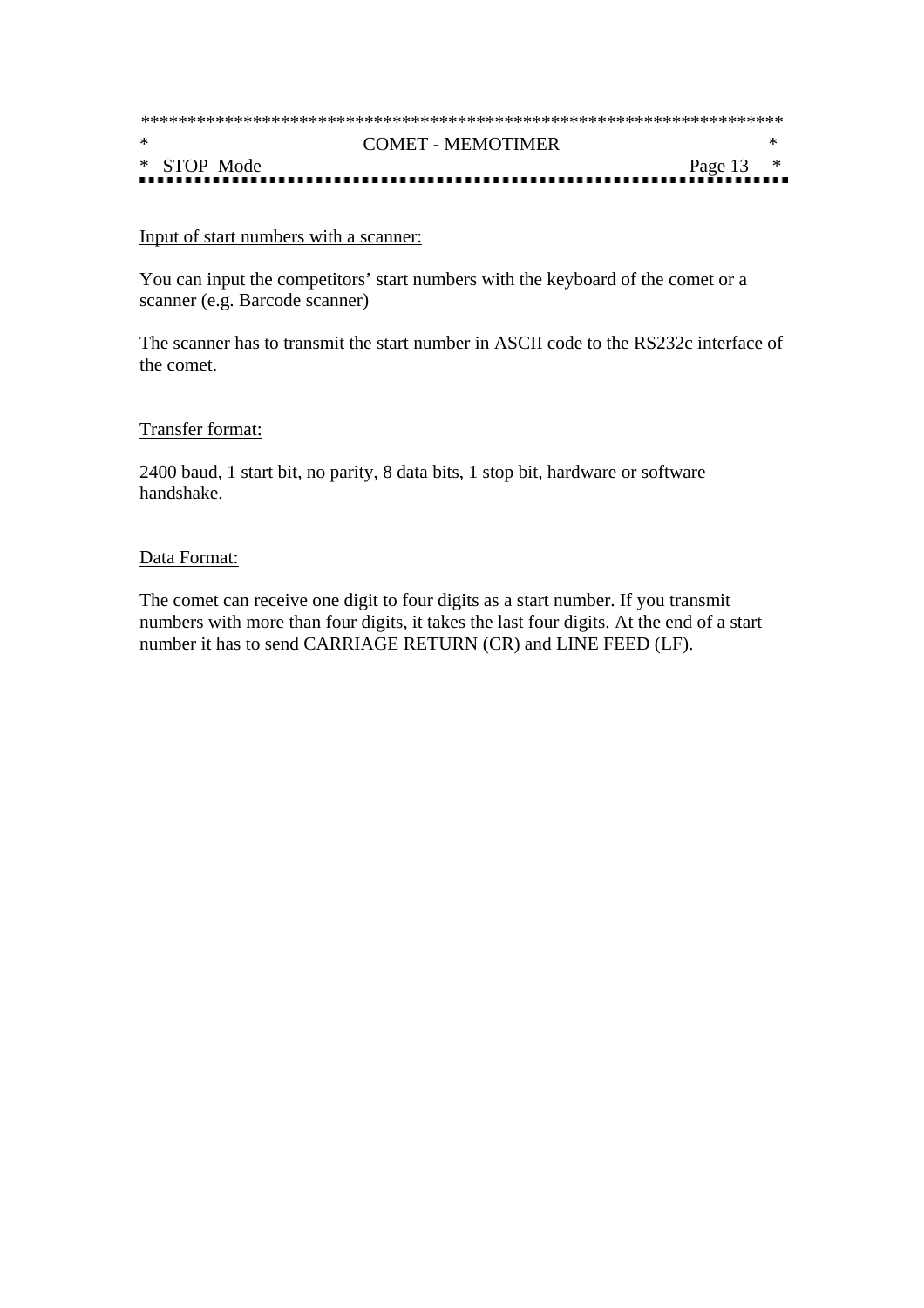| ∗ |  | COMET - MEMOTIMER                     |        |  |
|---|--|---------------------------------------|--------|--|
|   |  | $*$ EDIT Mode                         | Page 6 |  |
|   |  |                                       |        |  |
|   |  |                                       |        |  |
|   |  |                                       |        |  |
| ∗ |  | EDIT – BELATED INPUT OF START NUMBERS |        |  |
|   |  |                                       |        |  |

If you do not input start numbers during the STOP mode, you can do this later in the EDIT mode.

It is also possible that there will be some impulses without start numbers due to operator error during the race. (i.e. pressing "\*" twice without entering a start number). You can then input the start numbers in the EDIT Mode at the end of the race.

All times that do not have a start number assigned will be shown on the display in order of impulse time.

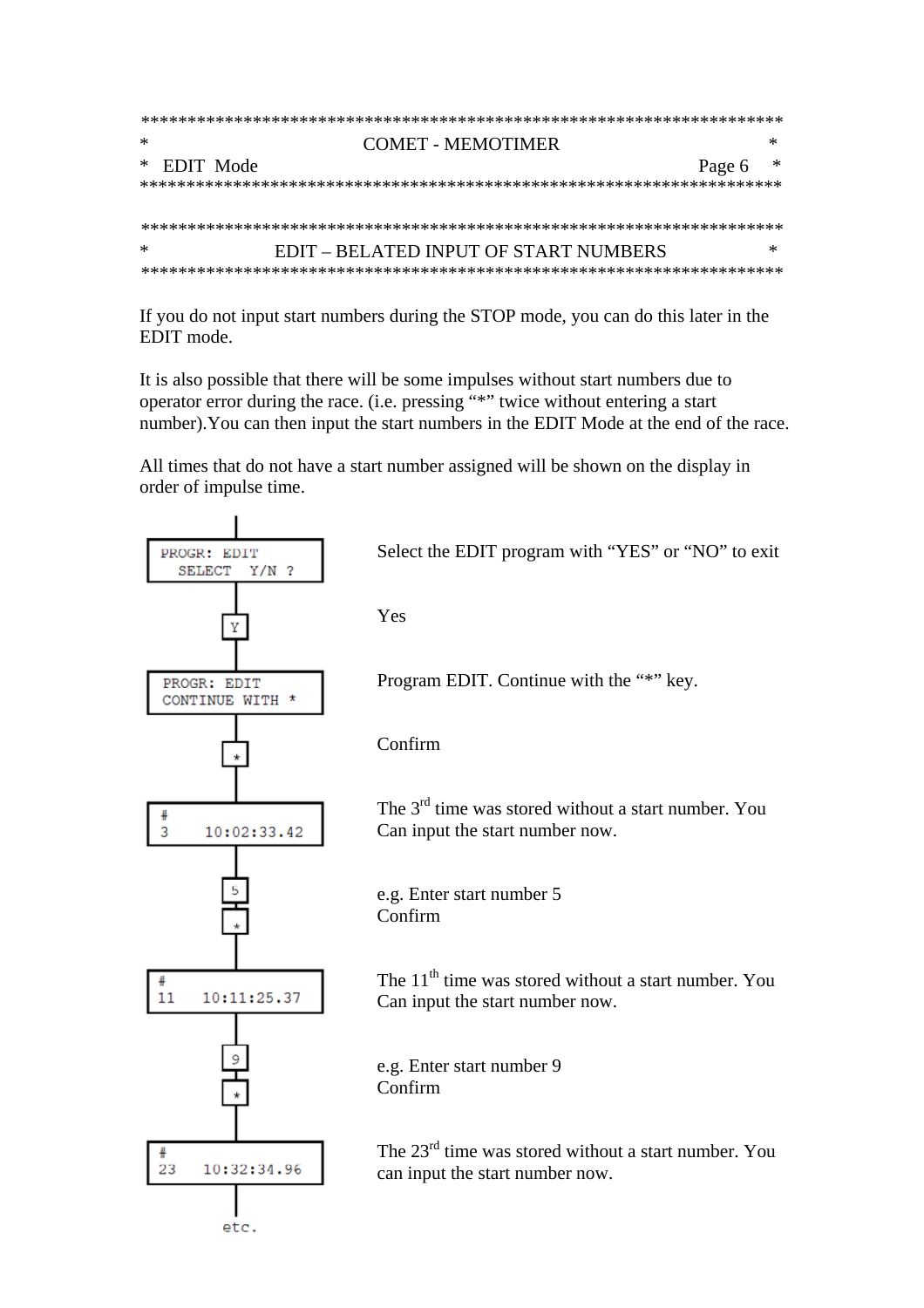| ∗               | COMET - MEMOTIMER            |              |
|-----------------|------------------------------|--------------|
| * TRANSMIT Mode |                              | ж<br>Page 15 |
|                 |                              |              |
|                 |                              |              |
|                 |                              |              |
| ∗               | TRANSMIT – TRANSFER THE DATA | ж            |
|                 |                              |              |

The TRANSMIT mode is used to transfer data from the Comet Memotimer to a computer (ALGE TdC4000 or PC).

You have to transmit the data of the Memotimer in order of use. i.e. first the start, then intermediate 1, intermediate 2 and last of all the finish (see diagram on next page)

| Cables for the data transmission    |              |
|-------------------------------------|--------------|
| Comet – Memotimer to TdC 4000:      | Cable 056-02 |
| $Comet$ – Memotimer to computer PC: | Cable 066-03 |



Now you have to transfer the data of the next Comet Memotimer.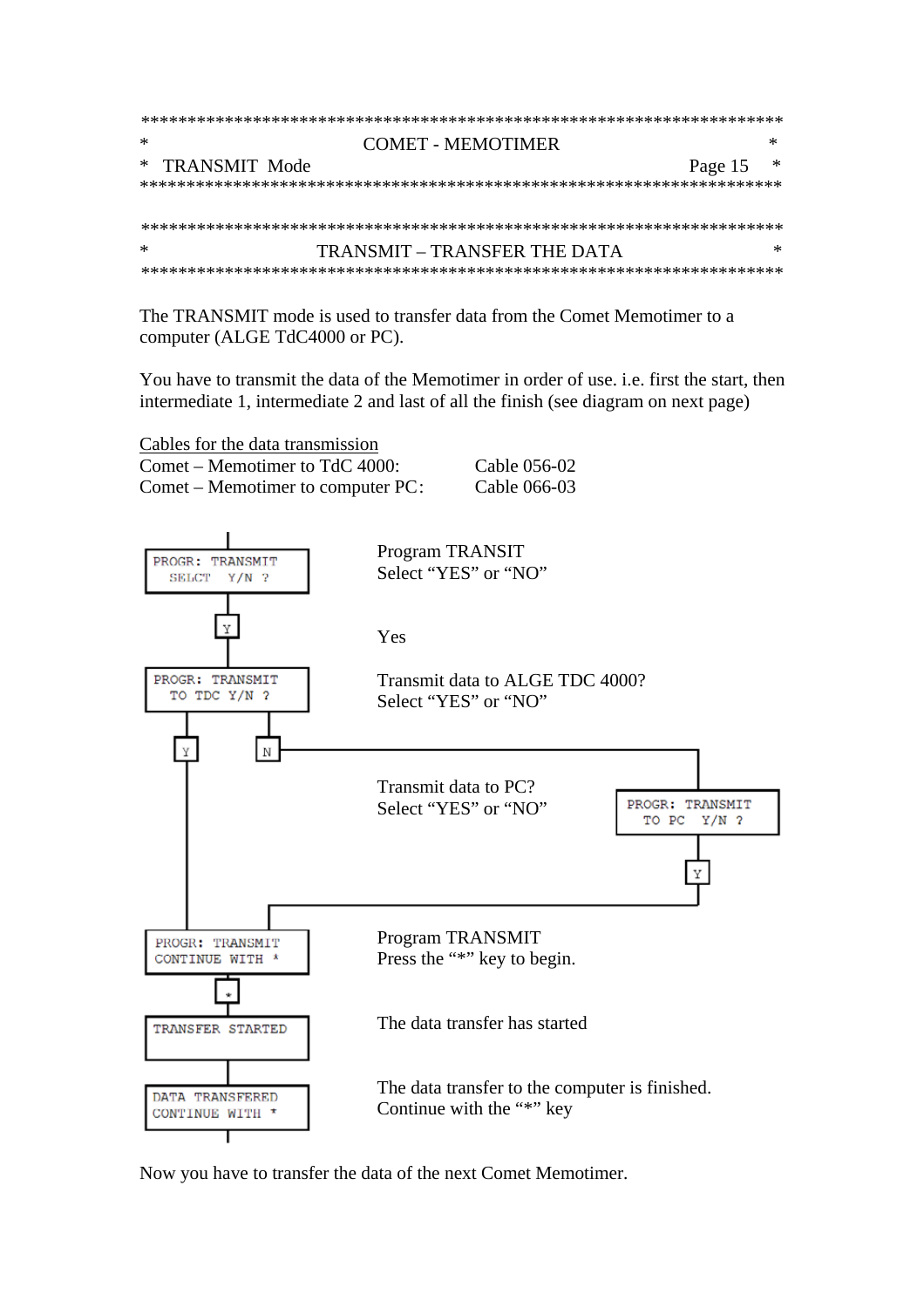| * | COMET - MEMOTIMER          |   |
|---|----------------------------|---|
|   | * TRANSMIT Mode<br>Page 16 | ∗ |
|   |                            |   |

Transmit the memory of the Memotimer to the TdC 4000 in the following order:

- 1) Start
- 2) Intermediate 1
- 3) Intermediate 2
- 4) Intermediate 3
- 5) Finish